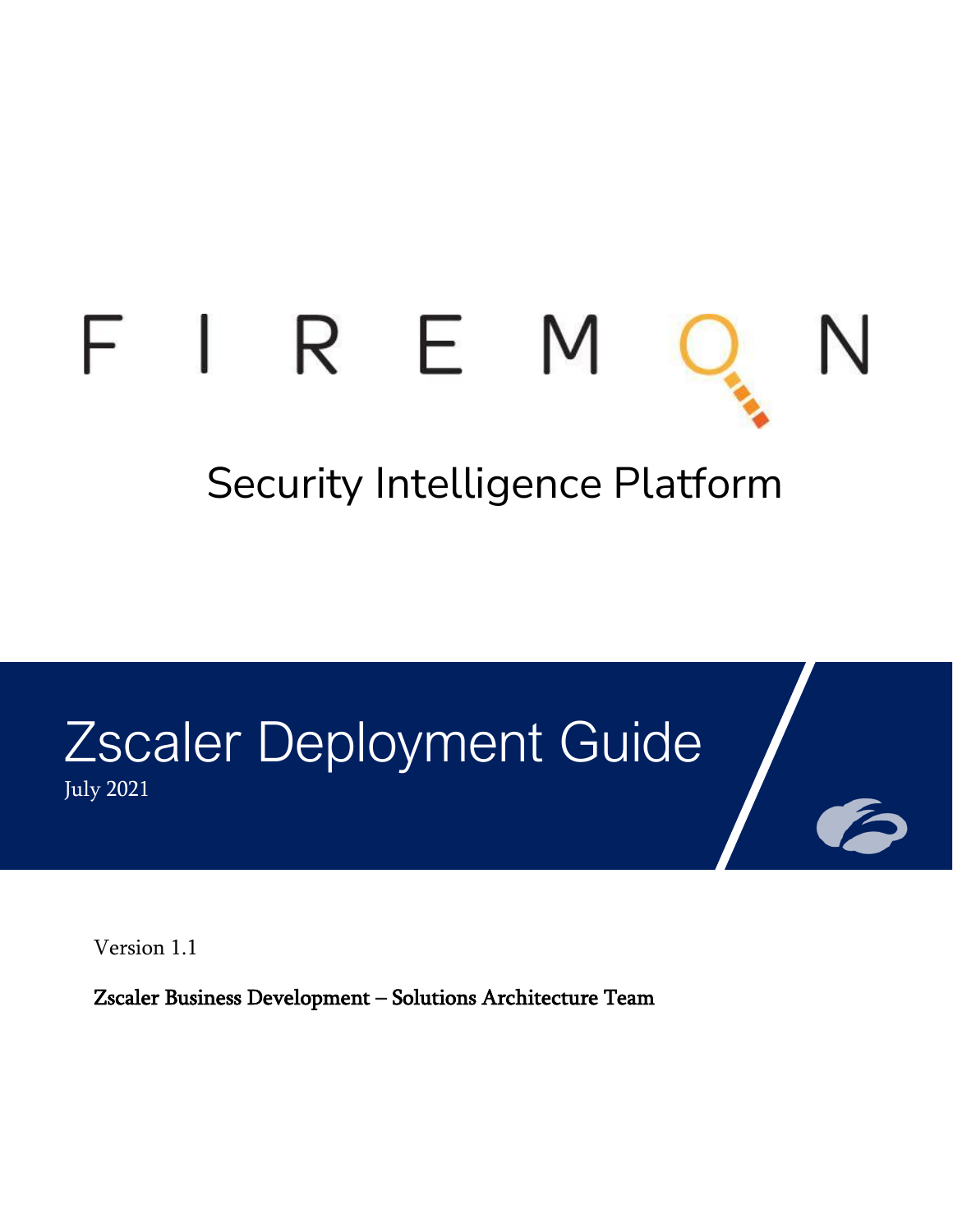

## **Table of Contents**

| 2.1<br>2.2<br>2.3<br>2.4 |  |
|--------------------------|--|
| 3.1                      |  |
|                          |  |
|                          |  |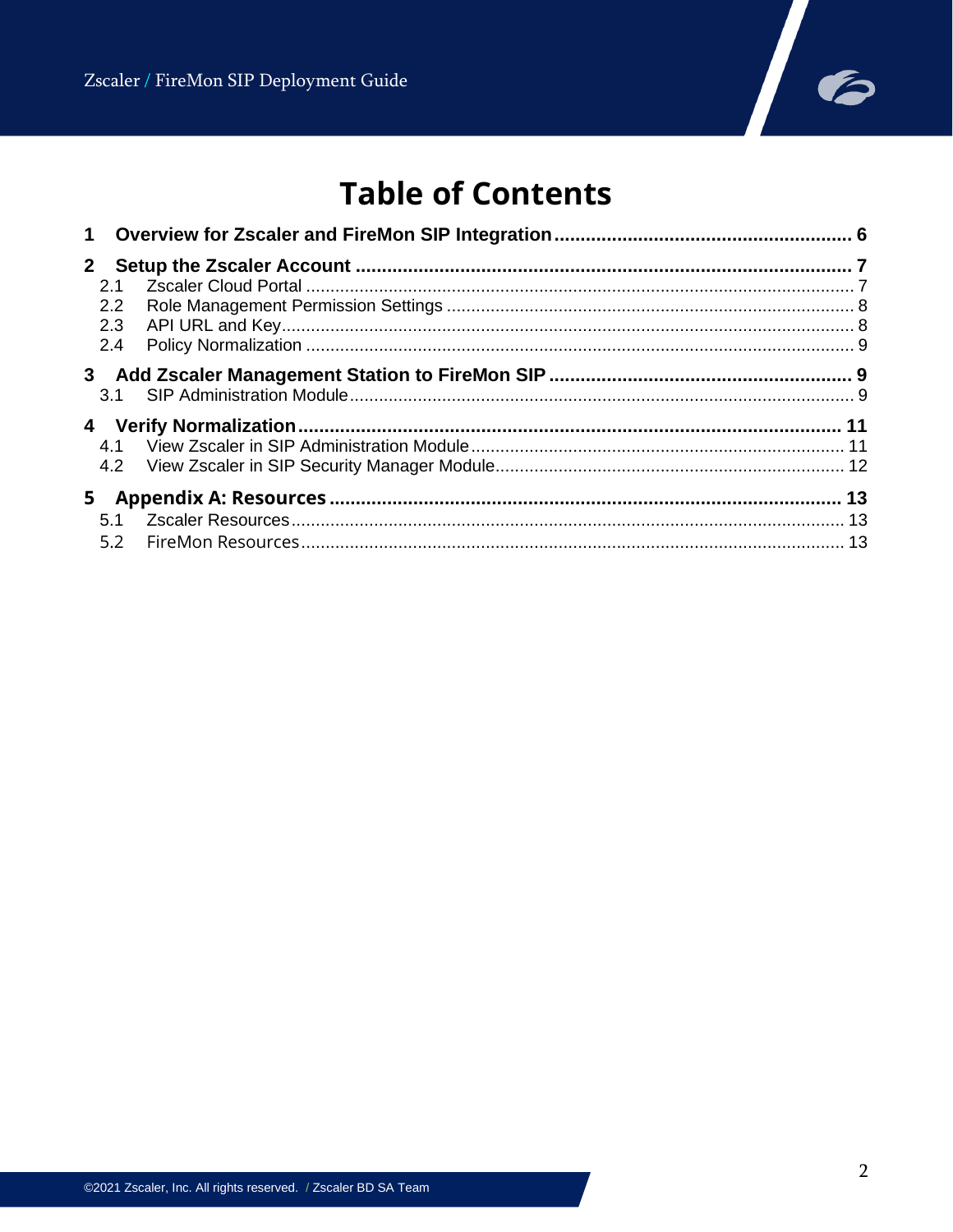

## **Terms and Acronyms**

| <b>Acronym</b> | <b>Definition</b>                 |
|----------------|-----------------------------------|
| <b>SIP</b>     | Security Intelligence Platform    |
| <b>ZIA</b>     | Zscaler Internet Access (Zscaler) |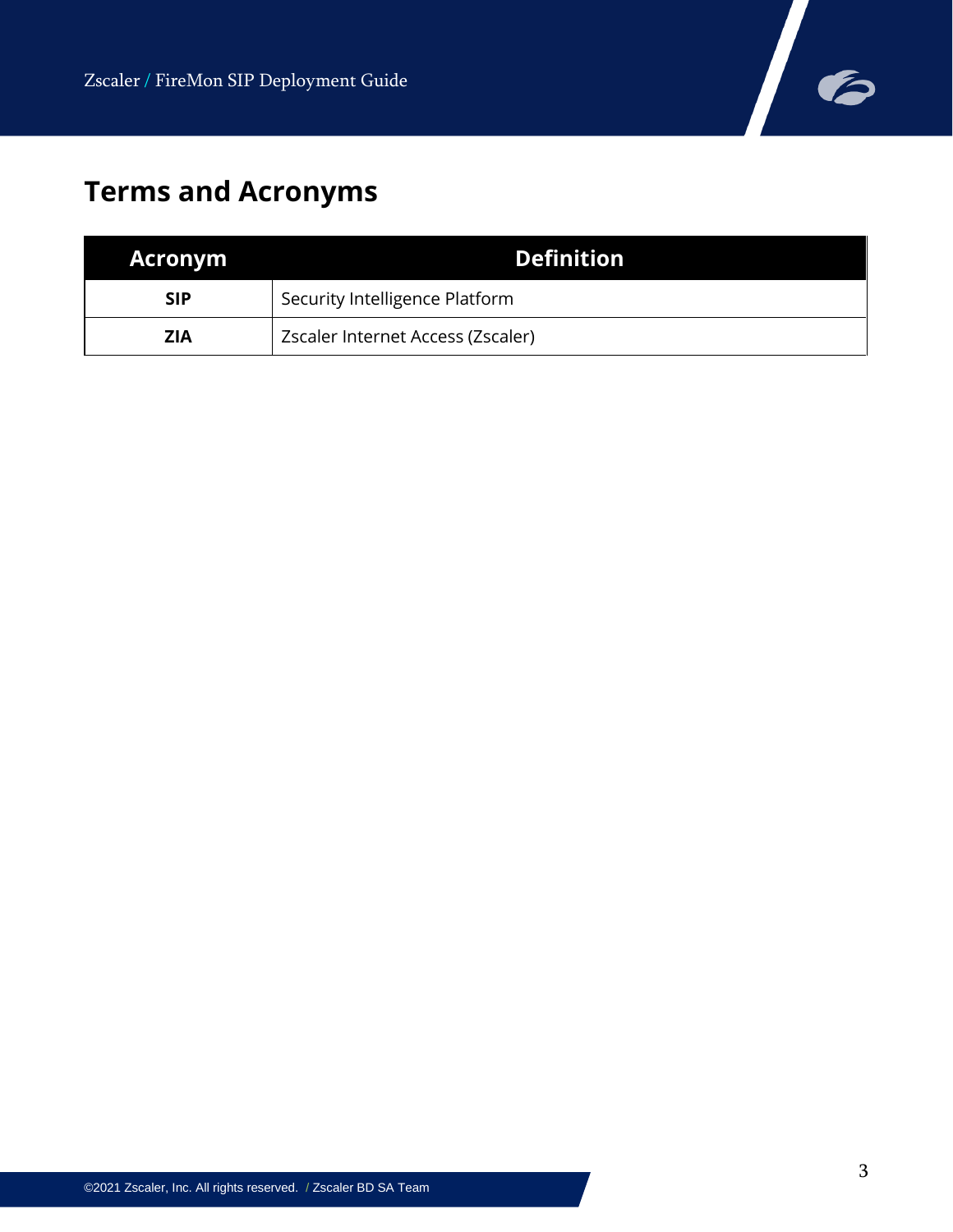

## **About This Document**

#### **Zscaler Overview**

**Zscaler** (Nasdaq: **[ZS\)](https://www.nasdaq.com/market-activity/stocks/zs), Zscaler** enables the world's leading organizations to securely transform their networks and applications for a mobile and cloud-first world. Its flagship services, Zscaler Internet Access and Zscaler Private Access, create fast, secure connections between users and applications, regardless of device, location, or network. Zscaler services are 100% cloud delivered and offer the simplicity, enhanced security, and improved user experience that traditional appliances or hybrid solutions are unable to match. Used in more than 185 countries, Zscaler operates a massive, global cloud security platform that protects thousands of enterprises and government agencies from cyberattacks and data loss.

For more information on Zscaler, please visit [www.zscaler.com](http://www.zscaler.com/) or follow them on Twitter @zscaler.

#### **FireMon Overview**

**FireMon, LLC** has been at the forefront of the security management category, delivering first-ever functionality such as firewall behavior testing, workflow integration, traffic flow analysis and rule recertification. The Security Intelligence Platform has helped more than 1,700 organizations around the world gain visibility into and control over their complex network security infrastructures.

For more information on FireMon, LLC., please visit [www.firemon.com](http://www.firemon.com/) or follow them on Twitter @FireMon.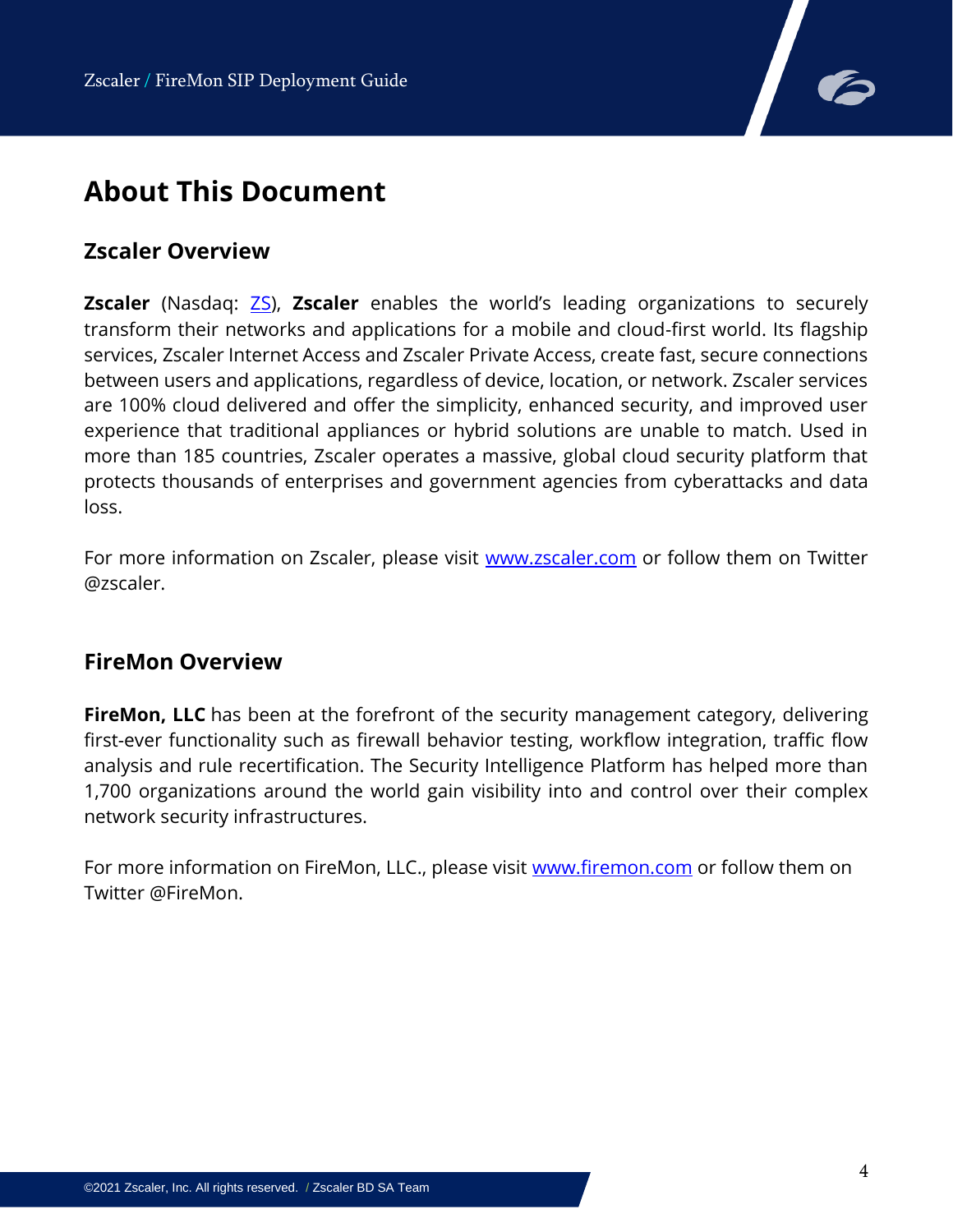

#### **Audience**

This guide is written for Zscaler Administrators and SIP Administrators responsible for deploying, monitoring, and managing network security services in an Enterprise environment. For additional product and company resources, please refer to the Appendix section.

#### **Document Authors**

This document was authored by FireMon and Zscaler Solution Architects in the Zscaler Business Development / Technical Alliances team (aka "BD SA"). All solutions validated within this guide have been jointly reviewed by both vendors.

#### **Software Revisions**

This document was authored using Zscaler Internet Access v6.0 and SIP Release 9.3.

#### **Request for Comments**

- **For Prospects / Customers:** We value the opinions and experiences of our readers. To offer feedback or corrections for this guide, please contact us at:
	- o [partner-doc-support@zscaler.com](mailto:partner-doc-support@zscaler.com)
- **For Zscaler Employees:** If you are trying to reach the team that validated and authored the integrations contained within this document, please contact us at:
	- o z-bd-sa@zscaler.com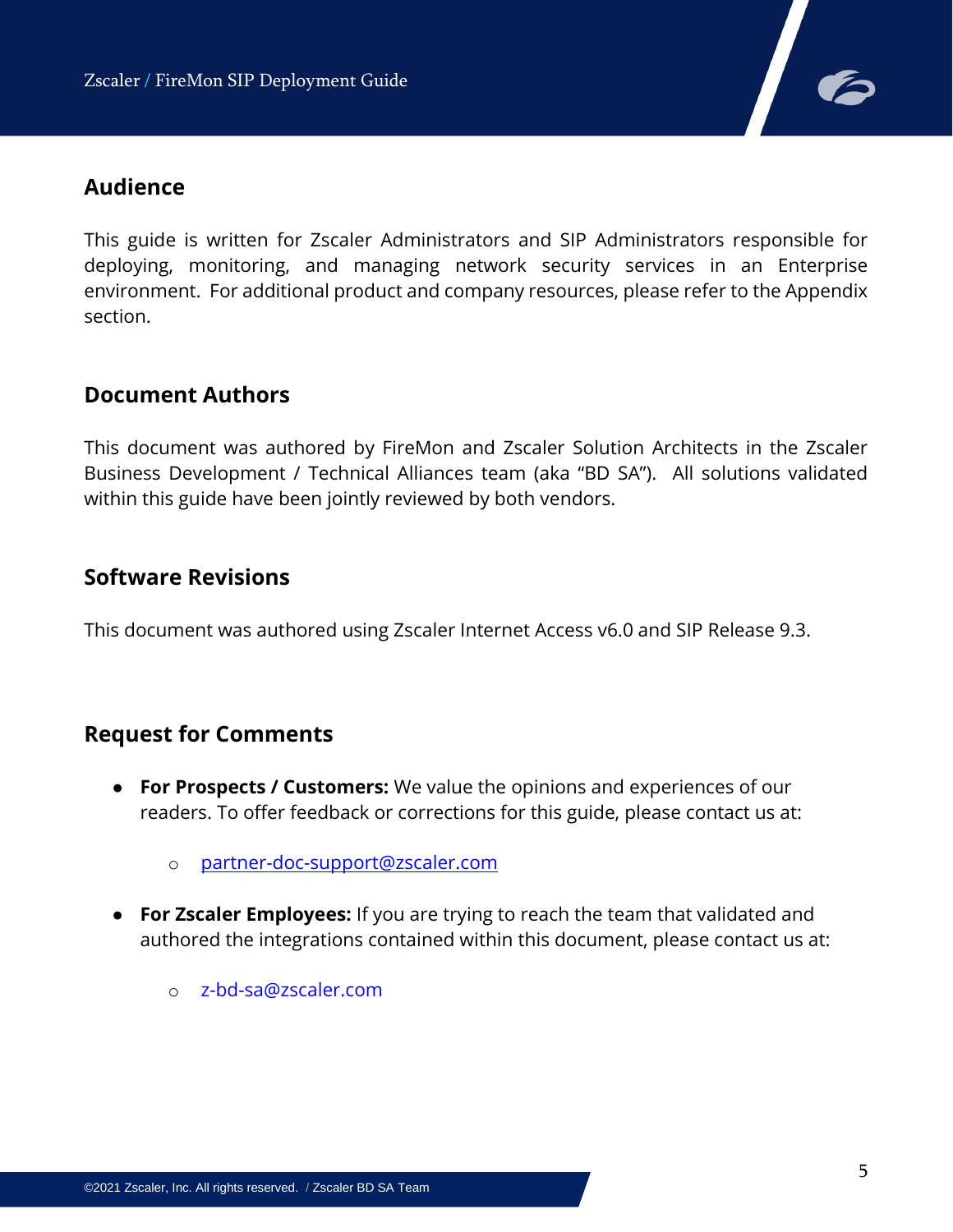

## <span id="page-5-0"></span>**1 Overview for Zscaler and FireMon SIP Integration**

This guide is provided for the integration process of connecting the Security Intelligence Platform (SIP) and Zscaler.

An active SIP license is required for integration with Zscaler.

For more information, please see the resources in *Appendix A: Zscaler Resources*.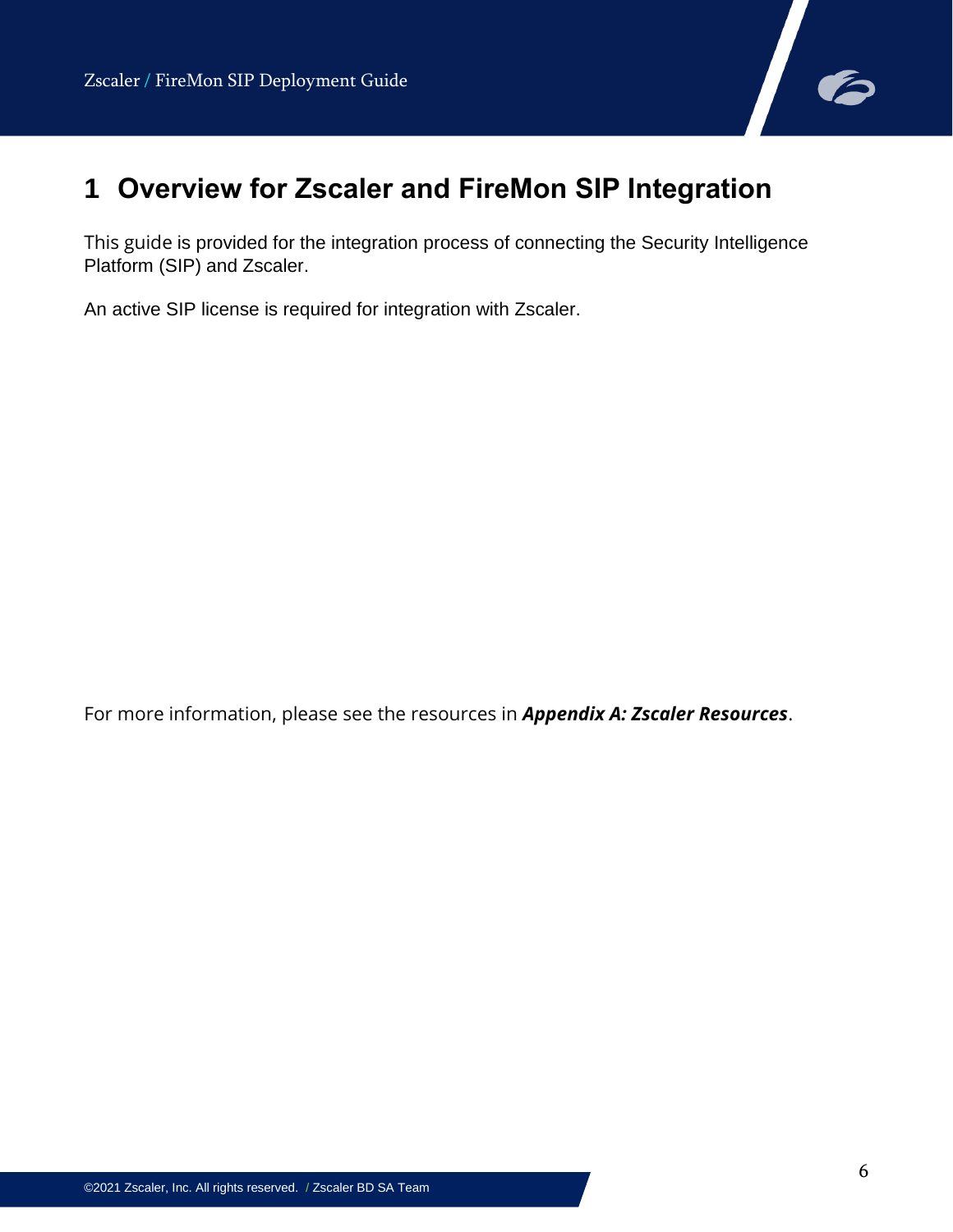

## <span id="page-6-0"></span>**2 Setup the Zscaler Account**

#### <span id="page-6-1"></span>**2.1 Zscaler Cloud Portal**

- 1. Log in to your Zscaler Cloud Portal.
- 2. On the left toolbar, go to Administration.
- 3. In the Authentication section, click Administration Management.
- 4. Click Add Administrator.
	- a. Login ID is an email address.

**Note**: The Login ID will be used for credentials in SIP.

- b. **Email** is the email address of the user.
- c. Name is the name of the user.
- d. For Role, select ReadOnly-adminRole from the list.

**Note**: The permission settings for the ReadOnly-adminRole (a Standard Admin Type) are in Authentication > Role Management.

- e. For Scope, select Organization.
- f. There is not a need to enable any Update settings.
- g. Enter a Password for the account.
- h. Click Save.
- 5. In the Resources section, click Location Management. This is where you'll set discovery for child devices. Child devices will be listed as a sub-location.
- 6. Click Add Location.
	- a. Enter the server Location information.
		- ●Exclude from Manual Location Groups and Exclude from Dynamic Location Groups should be disabled.
	- b. For Addressing, select the Static IP Addresses and any VPN Credentials.
	- c. For Gateway Options, enable (click the red  $X$  to turn the toggle green) the following: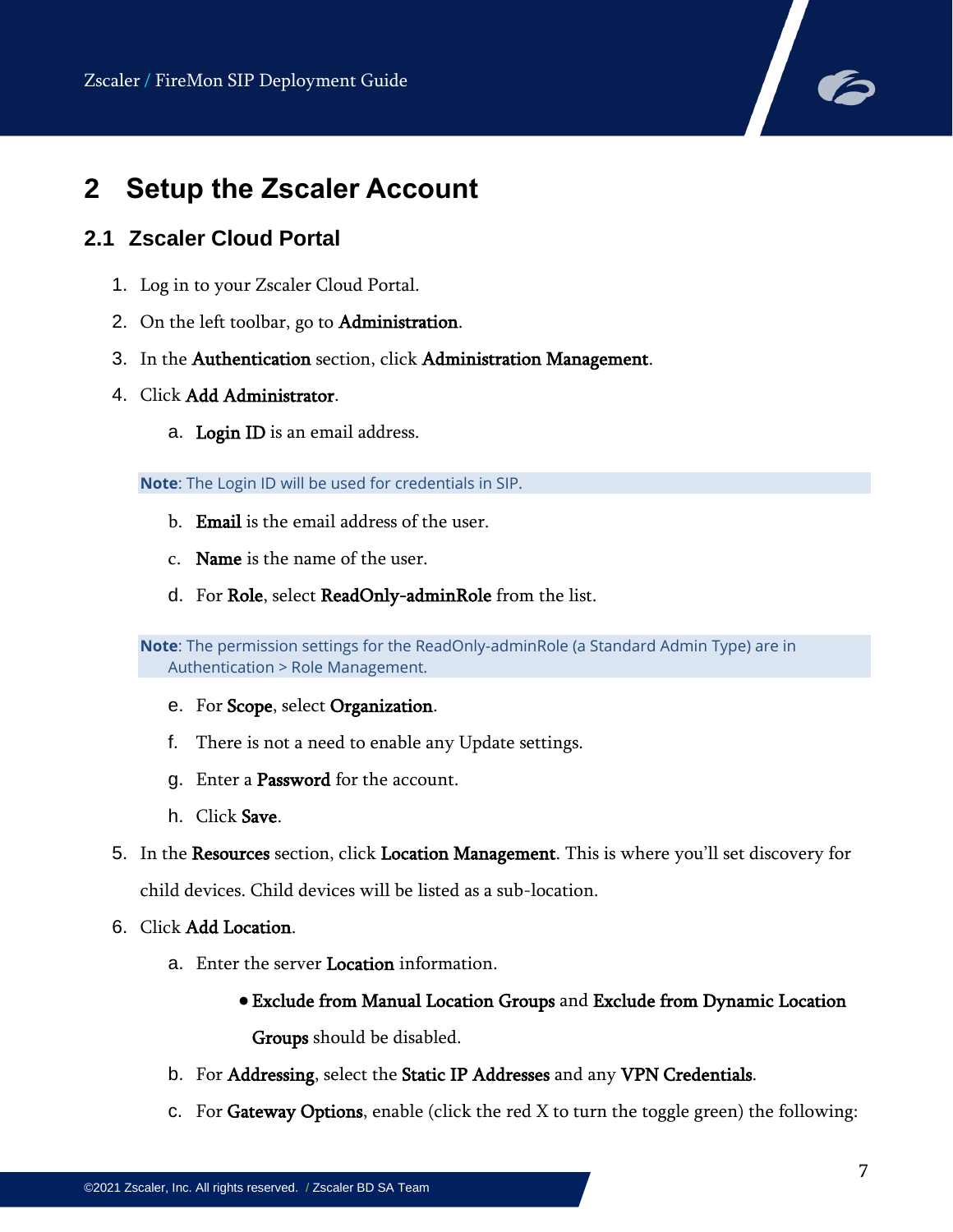

- ●Enforce Authentication
- ●Enable SSL Inspection
- ●Enforce Zscaler Client Connector SSL Setting
- ●Enforce Firewall Control
- d. Enforce Bandwidth Control should remain disabled.
- 7. Click Save.

#### <span id="page-7-0"></span>**2.2 Role Management Permission Settings**

If you want to add a role specifically for SIP, these are the recommended permission settings to be used for the ReadOnly-adminRole account that will be used.

- 1. Click Administration > Role Management.
- 2. Click Add Administrator Role.
- 3. Enter a Name for this role (example: FM-readonly).
- 4. Enable Permissions for Executive Insights should remain disabled.
- 5. Permissions settings to select:
	- Logs Limit (Days): Unrestricted
	- Dashboard Access: View Only
	- Reporting Access: Full
	- Insights Access: View Only
	- Policy Access: View Only
	- Administrative Access: None
	- User Names: Visible
- 6. Functional Scope settings to select:
	- All options should be enabled.
- 7. Click Save.

#### <span id="page-7-1"></span>**2.3 API URL and Key**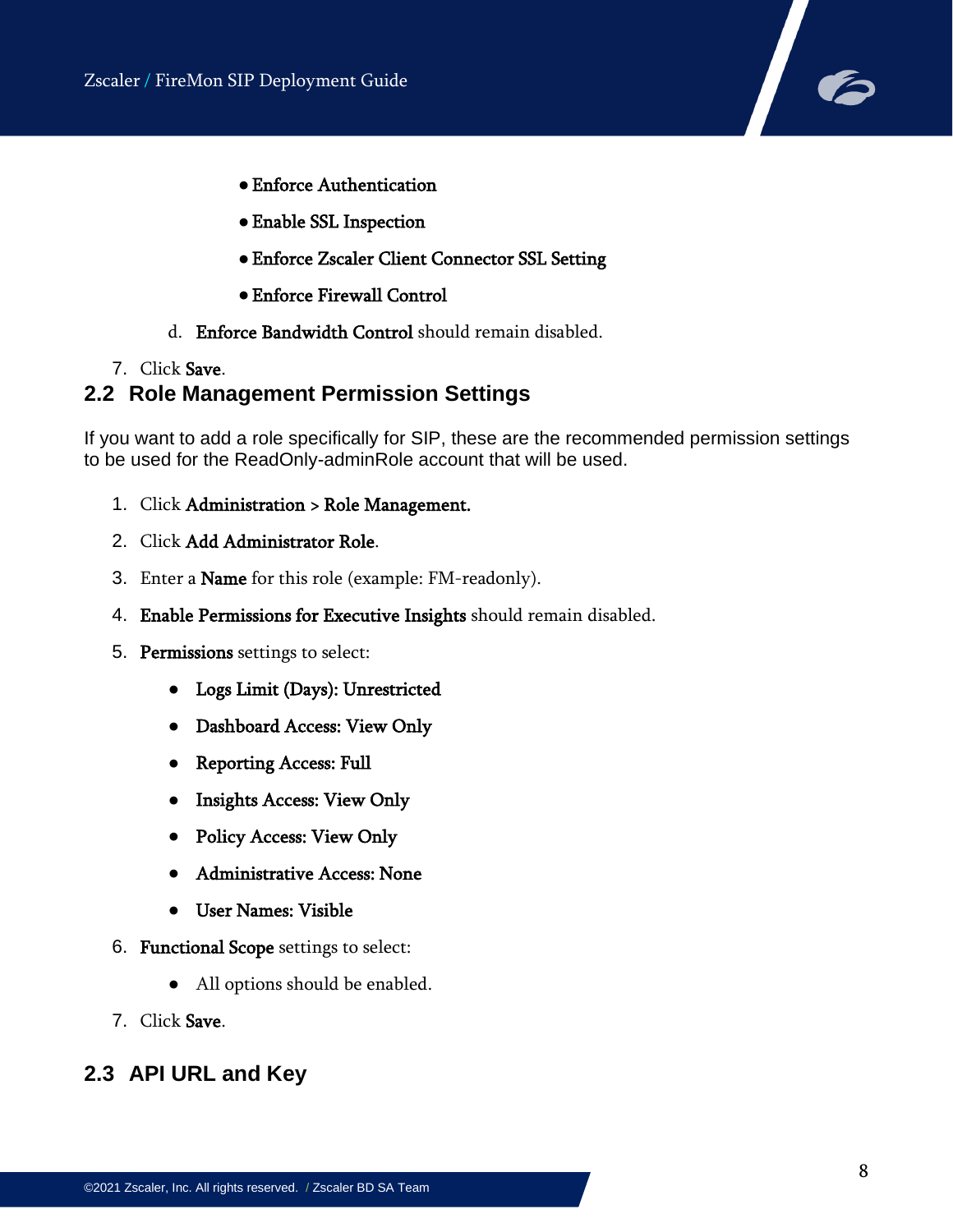

You will need the API URL and Key when adding Zscaler to SIP. To locate the API URL and Key, go to **Administration** > **API Key Management**.

#### <span id="page-8-0"></span>**2.4 Policy Normalization**

You can view the policies that will be normalized by Security Manager.

- 1. On the left toolbar, go to Policy.
- 2. Click Firewall Control and/or URL & Cloud App Control.

## <span id="page-8-1"></span>**3 Add Zscaler Management Station to FireMon SIP**

#### <span id="page-8-2"></span>**3.1 SIP Administration Module**

- 1. Open the SIP Administration module.
- 2. On the toolbar, click Device > Management Stations.
- 3. Click Create > Zscaler > ZIA.

| ADMINISTRATION -                                                                | ▲ FireMon FireMon →            |
|---------------------------------------------------------------------------------|--------------------------------|
| System - Divice - Access - FireMon Objects - Compliance - Workflow - Settings - | Tools $\bullet$ Help $\bullet$ |
| Device   Management Stations   Create                                           |                                |
| Product: ZIA                                                                    |                                |
| General Properties A                                                            |                                |
| Device Settings A                                                               |                                |
| ▶ Change Monitoring                                                             |                                |
| ▶ Log Monitoring                                                                |                                |
| Advanced                                                                        |                                |
| Device Pack Information                                                         |                                |

4. General Properties section.

**Caution!** To prevent errors in device group-level device maps and incorrect reporting data, all devices added in Administration must have unique IP addresses. If devices with duplicate IP addresses must be added within a domain, it is strongly recommended that those devices be separated into discrete device groups, where no duplicate IP addresses are included in the same device group. Devices with duplicate IP addresses will cause errors in the All Devices device map, and may cause incorrect data in reports, even if they are in discrete device groups.

• In the **Name** box, type the name of the device as you want to see it in SIP.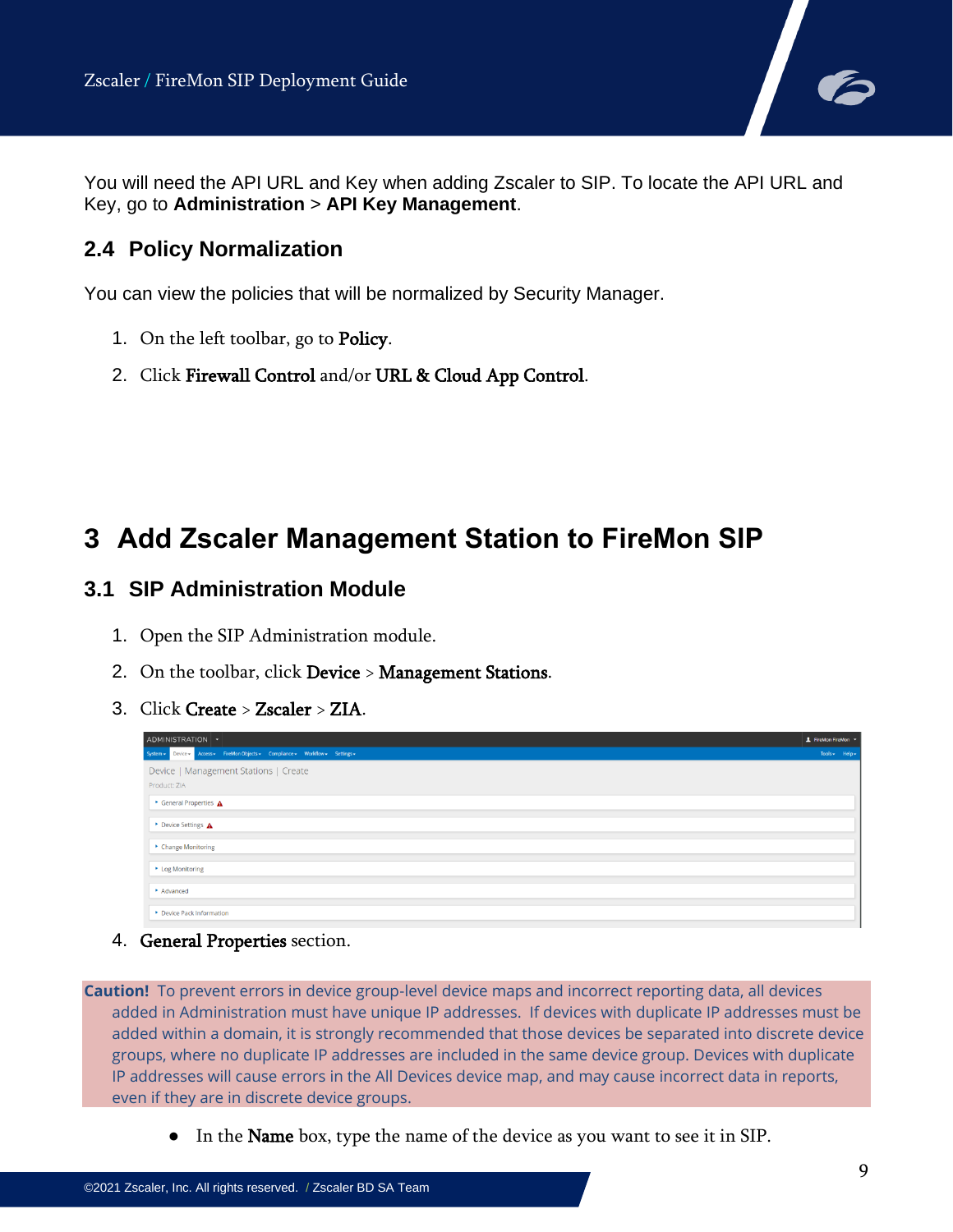

- In the Description box, type an optional description of the device being added.
- The Management IP Address box can be left blank.

**Note**: A Management IP Address is not needed, however assigning an arbitrary, but unique IP is suggested. For example, 0.0.0.0 or 1.1.1.1 with an incremental increase for each similar vendor management station used (0.0.0.0, 0.0.0.1, 0.0.0.2, etc.). If you don't enter an IP address, logs about the device are sent to a specific directory that is named after the device ID. If you have the IP address in the system it will be used to name the directory, which makes it easier for support to find. For example, a non-IP address device would have a directory with domain deviceID (example: 1\_61).

- In the Data Collector Group box, select the IP address of the data collector group that will collect data from this device.
- In the Central Syslog Server box, select the syslog server from the list (optional).

**Note**: A syslog server must be created before assigning to a device.

- In the Syslog Match Name box, type the syslog match name (optional).
- By default, the Automatically Retrieve Configuration check box is selected.
- In the **External ID** box, type a unique identifier to be used when the device identifier is different than what is displayed in SIP.
- For Collection Configuration, enable Update Rule Documentation on Member Devices to allow Rule Documentation fields on member devices to inherit a value from the management station. Any management stations Rule Documentation field updates will override updates on the member device. A rule marked to be removed will not be updated.
- 5. Device Settings section.
	- API URL—this is the URL of the API version.
	- API Key— this is the API key that was generated for API access.
	- In the Re-enter API Key box, re-type the key entered above.

**Note**: The API URL and Key are found in Zscaler Cloud Portal in Administration > API Key Management.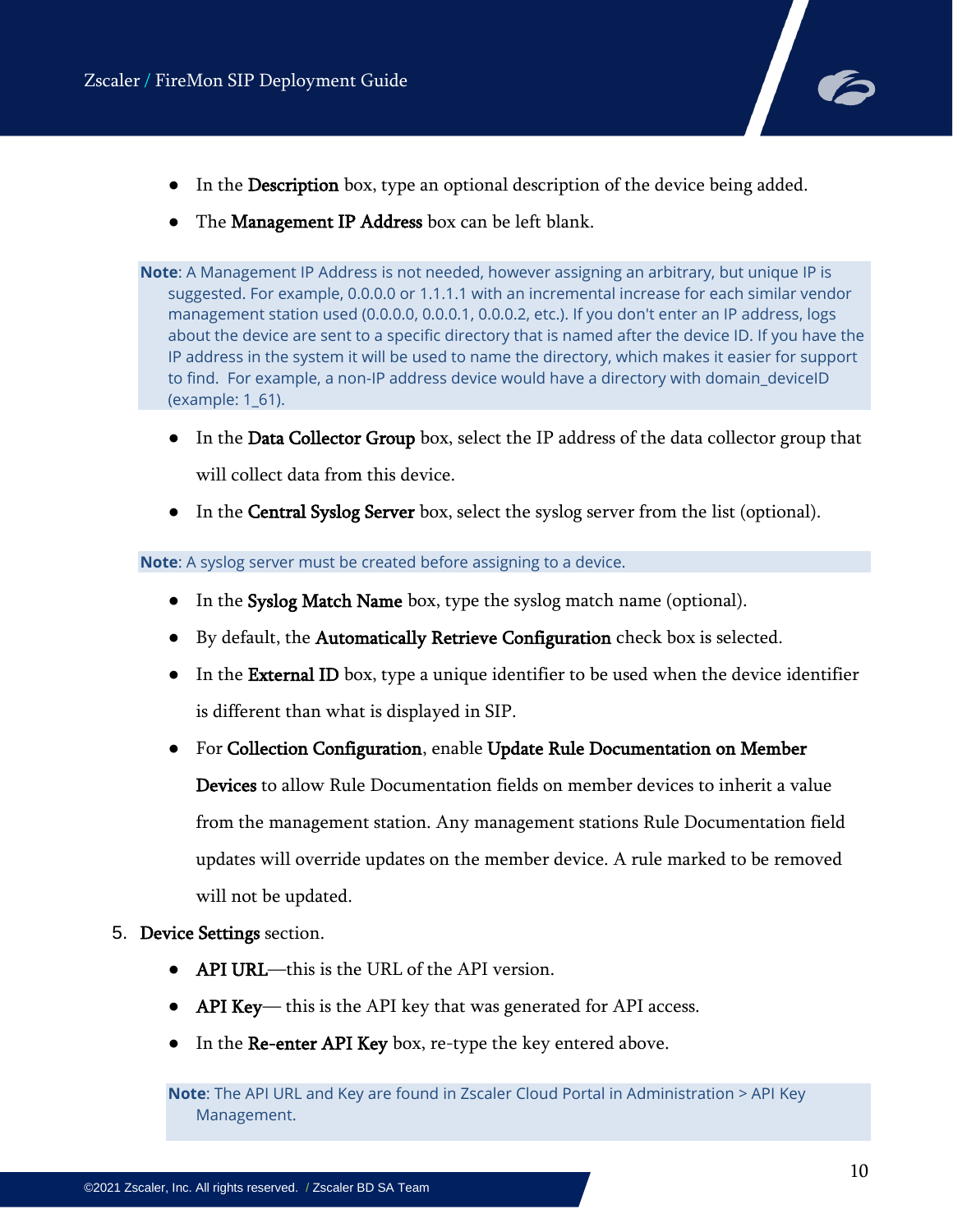- In the User Name box, type the Login ID used for the ReadOnly-adminRole account.
- In the Password box, type the password used for the ReadOnly-adminRole account.
- In the Re-enter Password box, re-type the password entered above.
- 6. Change Monitoring section.
	- By default, the Enable Scheduled Retrieval check box is selected. Clear the check box to disable.
		- o The default Check for Change Interval time is 1440.
		- o Set an optional time in the Check for Change Start Time field.
- 7. Advanced section.
	- File Retrieval Options: Select the Use Batch Config Retrieval check box only if you are manually sending configurations for this device via your data collector's batchconfig directory. While this option is enabled, online retrievals will be disabled.
	- SSH Key Options: Select the Automatically Update SSH Keys check box if you want the data collector to automatically update the SSH key for a device when a conflict occurs.
- 8. Click Save.

Devices being managed will be listed in the **Discovered Devices** section.

## <span id="page-10-0"></span>**4 Verify Normalization**

After you have added the device in SIP, you can verify successful normalization. You can view the health of the Zscaler in the Administration module and the rules that were normalized in the Security Manager module.

#### <span id="page-10-1"></span>**4.1 View Zscaler in SIP Administration Module**

1. In the SIP Administration module, on the toolbar, click Device > Management Stations.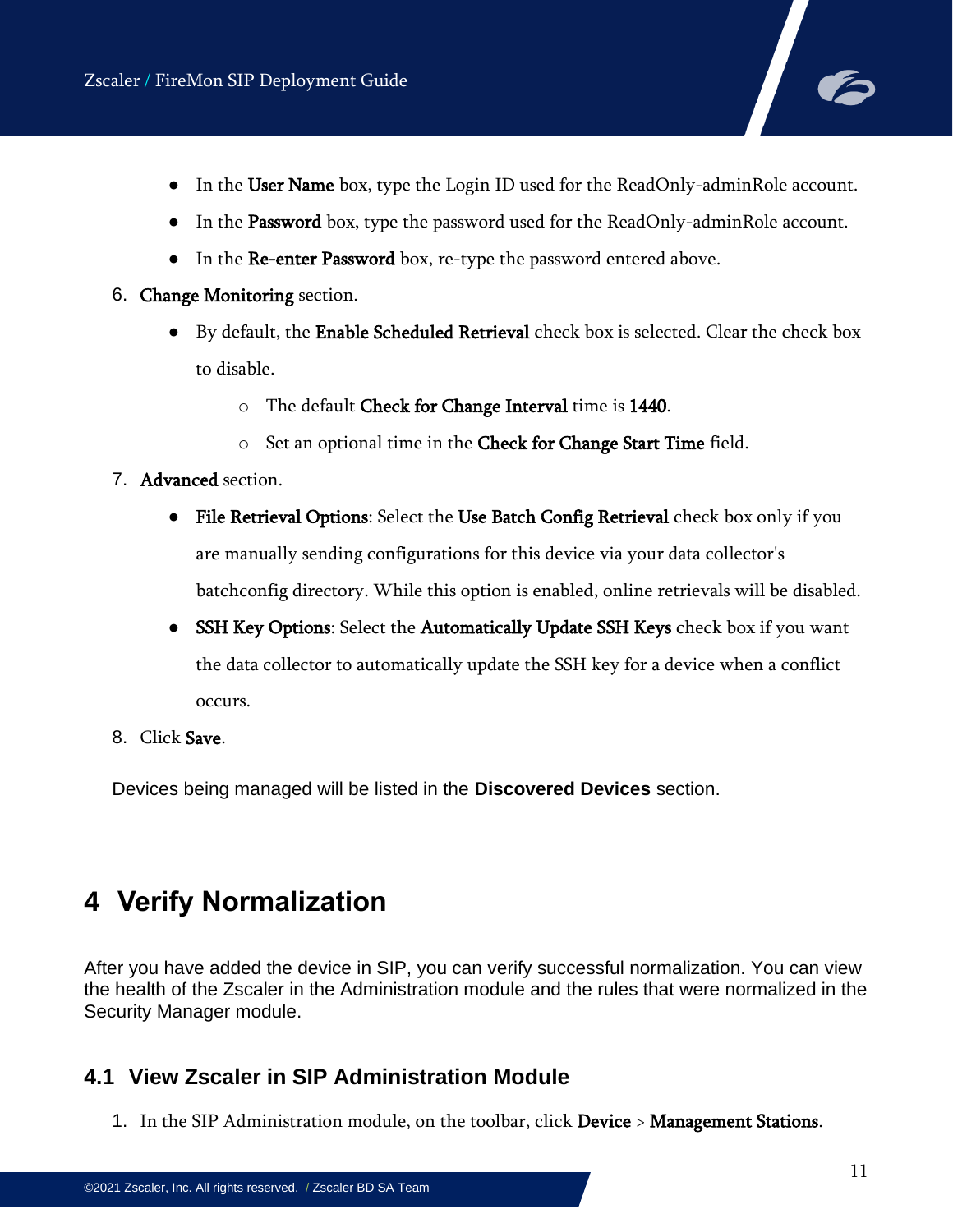

- 2. Find the Zscaler ZIA in the All Management Stations list.
- 3. Click the device Health icon to view the health check results.

| ADMINISTRATION -                                                                     |                                                                                                                                                                                                                                    |                      |                                         |                |                     |                                                      | 1 FireMon FireMon *        |
|--------------------------------------------------------------------------------------|------------------------------------------------------------------------------------------------------------------------------------------------------------------------------------------------------------------------------------|----------------------|-----------------------------------------|----------------|---------------------|------------------------------------------------------|----------------------------|
| Device * Access * FireMon Objects * Compliance * Workflow * Settings *<br>$System -$ |                                                                                                                                                                                                                                    |                      |                                         |                |                     |                                                      | Tools $\star$ Help $\star$ |
| Device   Management Stations                                                         |                                                                                                                                                                                                                                    |                      |                                         |                |                     |                                                      |                            |
| All Management Stations T > Save As                                                  |                                                                                                                                                                                                                                    |                      |                                         |                |                     | O Create v   ES Import   III Actions v   ES Export v |                            |
| <b>O</b> Add Filter                                                                  | Health Check Results for Zscaler_Zia                                                                                                                                                                                               |                      |                                         |                | <b>Reset Filter</b> | 3 results<br>in 0.15 seconds                         |                            |
| Description <sup>8</sup> Device Group<br>Name *                                      | <b>GENERAL</b>                                                                                                                                                                                                                     | Health               | Security  Policy Op Policy Pla Automati |                | License             |                                                      |                            |
| 1 of Viptela_vManage                                                                 | <b>O</b> DEVICE LICENSED<br><b>O</b> DC GROUP ASSIGNED<br>A data collector group has been assigned to this device (docx.lab.firemon.com-Group)                                                                                     | Healthy -            | ø                                       | $\overline{a}$ | п                   | $\Box$                                               | $\cdots$                   |
| 2 % Viptela_vManage_multi-tenant                                                     | <b>RETRIEVAL</b>                                                                                                                                                                                                                   | nealthy w            |                                         | $\overline{a}$ | ø                   | $\Box$                                               | $\cdots$                   |
| 3 of Zscaler_Zia                                                                     | <b>O</b> LAST RETRIEVAL<br>Successfully retrieved configuration (Manual) File count: 13, Total size: 324KB. Last updated on 6/11/21 at<br>11:05:52 PM                                                                              | Healthy <sub>T</sub> | D                                       | $\blacksquare$ | $\overline{a}$      | $\Box$                                               | $***$                      |
|                                                                                      | <b>O</b> LAST REVISION<br>The last revision for this device normalized successfully<br>Revision ID: <b>EL1</b><br>Type: Manual Retrieval<br>Date/Time: 6/11/2021 6:05 PM<br>User: firemon<br>Change Count: 0<br>Result: Normalized |                      |                                         |                |                     |                                                      |                            |

**Note**: More about device health checks is covered in the Device chapter of the *Administration User's Guide*.

#### <span id="page-11-0"></span>**4.2 View Zscaler in SIP Security Manager Module**

- 1. Open the Security Manger module.
- 2. On the toolbar, click the Domain Home arrow and select Go to All Devices List.

| SECURITY MANAGER                                       |                  | - 1            | $All -$            | Search by name or IP address |                  | Q                                               |
|--------------------------------------------------------|------------------|----------------|--------------------|------------------------------|------------------|-------------------------------------------------|
| $\bullet$ Enterprise $\bullet$<br>4my                  | Overview $\star$ | Policy $\star$ | Compliance $\star$ | Change $\star$               | Topology $\star$ | <b>Risk Analyzer</b>                            |
| <b>OUICK LINKS</b><br>Go to Domain Home                |                  |                | erview Dashboard   |                              |                  |                                                 |
| 僵 Go to Device Groups List<br>■ Go to All Devices List |                  |                |                    |                              | $\odot$          | CHANGE                                          |
| <b>NETWORK</b><br>▶ <b>●</b> Enterprise                | $ry\Theta$       |                |                    |                              |                  | <b>€ 70%</b><br>Devices Revised (Last 7 days) → |

- 3. Select the Zscaler ZIA device from the list to open the Overview Dashboard.
- 4. On the toolbar, click Policy > Policy View.
- 5. In the Security Rules tab, in the Policy field, click the arrow to select a policy to view.
	- Firewall is a list of the policies in Zscaler's Firewall Control
	- URL Control is a list of the policies in Zscaler's URL & Cloud App Control